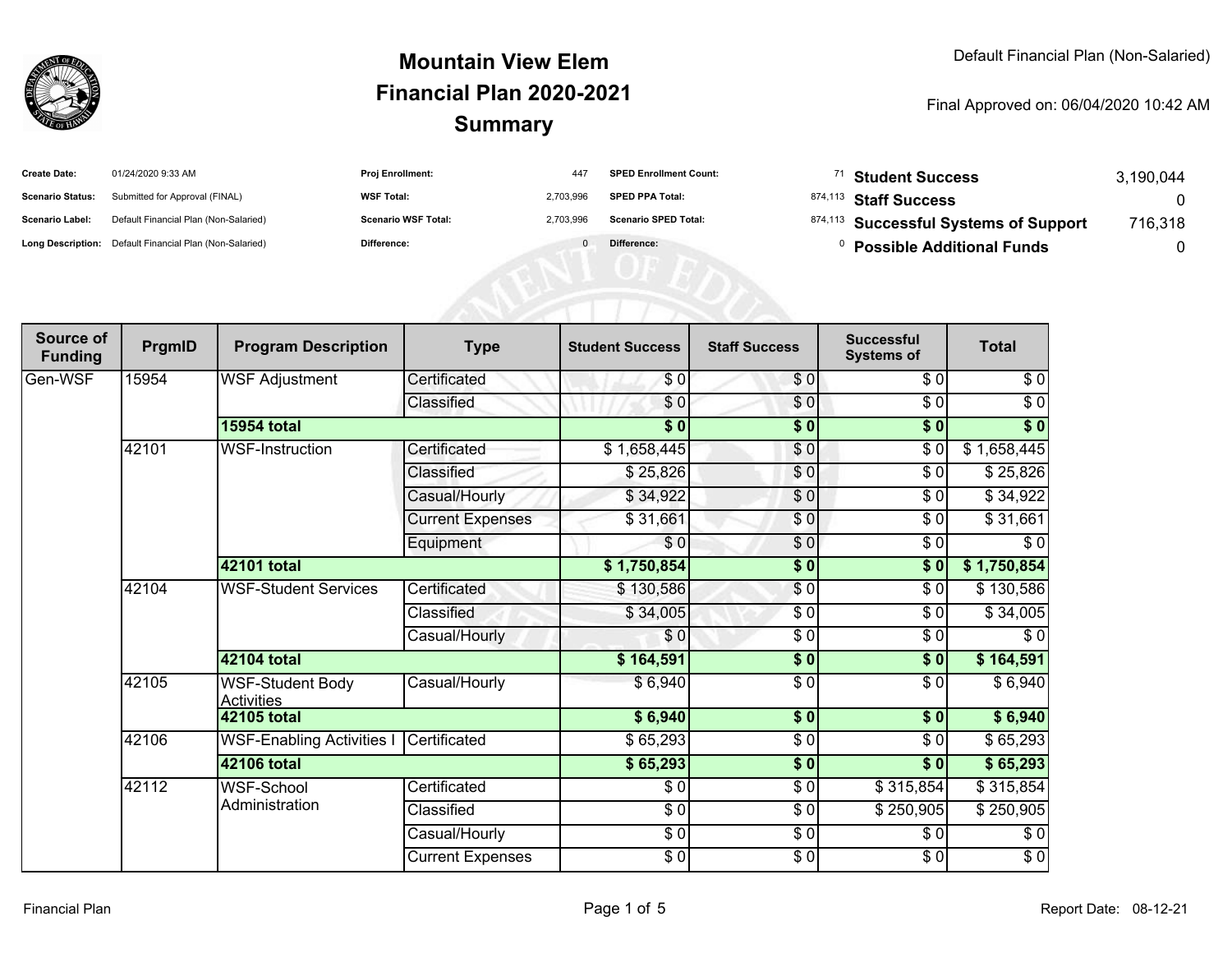

| Source of<br><b>Funding</b> | PrgmID           | <b>Program Description</b>                     | <b>Type</b>             | <b>Student Success</b>    | <b>Staff Success</b> | <b>Successful</b><br><b>Systems of</b> | <b>Total</b>     |     |
|-----------------------------|------------------|------------------------------------------------|-------------------------|---------------------------|----------------------|----------------------------------------|------------------|-----|
| Gen-WSF                     | 42112            | <b>WSF-School</b><br>Administration            | Equipment               | $\sqrt{6}$                | $\overline{30}$      | $\overline{\$0}$                       | $\sqrt{6}$       |     |
|                             |                  | <b>42112 total</b>                             |                         | $\overline{\textbf{S}^0}$ | \$0                  | \$566,759                              | \$566,759        |     |
|                             | 42113            | <b>WSF-School Facility</b>                     | Classified              | \$0                       | $\overline{\$0}$     | \$149,559                              | \$149,559        |     |
|                             |                  | <b>Services</b>                                | Casual/Hourly           | $\sqrt{6}$                | $\overline{\$0}$     | $\overline{\$0}$                       | $\overline{\$0}$ |     |
|                             |                  |                                                | <b>Current Expenses</b> | $\overline{S}0$           | $\overline{\$0}$     | $\overline{\$0}$                       | $\overline{\$0}$ |     |
|                             |                  |                                                | Equipment               | \$0                       | \$0                  | \$0                                    | $\overline{\$0}$ |     |
|                             |                  | 42113 total                                    |                         | $\overline{\$0}$          | $\overline{\$}0$     | \$149,559                              | \$149,559        |     |
|                             | Gen-WSF          |                                                |                         | \$1,987,678               | $\sqrt{6}$           | \$716,318                              | \$2,703,996      |     |
| Gen-SPED                    | 17101            | SPED Ppa - Instruction                         | Certificated            | \$783,516                 | $\sqrt{0}$           | \$0                                    | \$783,516        |     |
|                             |                  |                                                | Classified              | \$284,081                 | $\overline{\$0}$     | $\overline{\$0}$                       | \$284,081        |     |
|                             |                  |                                                | <b>Current Expenses</b> | $-$ \$193,484             | $\sqrt{0}$           | $\overline{\$0}$                       | $-$193,484$      |     |
|                             |                  | <b>17101 total</b>                             |                         | \$874,113                 | $\overline{\$0}$     | $\overline{\$0}$                       | \$874,113        |     |
|                             | 17131            | Special Education in<br><b>Regular Schools</b> | Certificated            | \$0                       | $\overline{\$0}$     | $\overline{\$0}$                       | \$0              |     |
|                             |                  |                                                | Classified              | \$0                       | $\sqrt{0}$           | $\overline{\$0}$                       | $\overline{\$0}$ |     |
|                             |                  | <b>17131 total</b>                             |                         | $\overline{\$0}$          | $\overline{\$0}$     | $\overline{\bullet}$ 0                 | $\overline{\$0}$ |     |
|                             | Gen-SPED         |                                                |                         | \$874,113                 | $\overline{\$0}$     | $\overline{\$0}$                       | \$874,113        |     |
| Gen-Categ                   | 16807            | <b>Hawaiian Studies</b>                        |                         | Casual/Hourly             | \$0                  | $\overline{\$0}$                       | $\overline{\$0}$ | \$0 |
|                             |                  |                                                | <b>Current Expenses</b> | $\overline{S}0$           | $\overline{\$0}$     | $\overline{$}0$                        | $\overline{\$0}$ |     |
|                             |                  | <b>16807 total</b>                             |                         | $\overline{\$0}$          | $\overline{\$0}$     | $\overline{\$0}$                       | $\sqrt{6}$       |     |
|                             | <b>Gen-Categ</b> |                                                |                         | $\overline{\$0}$          | $\overline{\$0}$     | $\overline{\$0}$                       | $\overline{\$0}$ |     |
| Federal                     | 13051            | Native Hawaiian Mohala I<br>Ke Ao-UH FY18      | <b>Current Expenses</b> | $\overline{\$0}$          | $\overline{\$0}$     | $\overline{\$0}$                       | $\overline{\$0}$ |     |
|                             |                  | <b>13051 total</b>                             |                         | $\overline{\$0}$          | \$0                  | $\overline{\$0}$                       | $\overline{\$0}$ |     |
|                             | 18902            | <b>ESEA Title I-Schools</b>                    | Certificated            | \$228,526                 | $\sqrt{6}$           | $\sqrt{6}$                             | \$228,526        |     |
|                             |                  |                                                | Casual/Hourly           | $\sqrt{6}$                | $\overline{30}$      | $\overline{\$0}$                       | $\sqrt{6}$       |     |
|                             |                  |                                                | <b>Current Expenses</b> | $\overline{50}$           | $\overline{30}$      | $\overline{\$0}$                       | $\overline{S}0$  |     |
|                             |                  |                                                | Equipment               | $\overline{30}$           | $\sqrt{6}$           | $\sqrt{6}$                             | $\overline{S}0$  |     |
|                             |                  | <b>18902 total</b>                             |                         | \$228,526                 | \$0                  | \$0                                    | \$228,526        |     |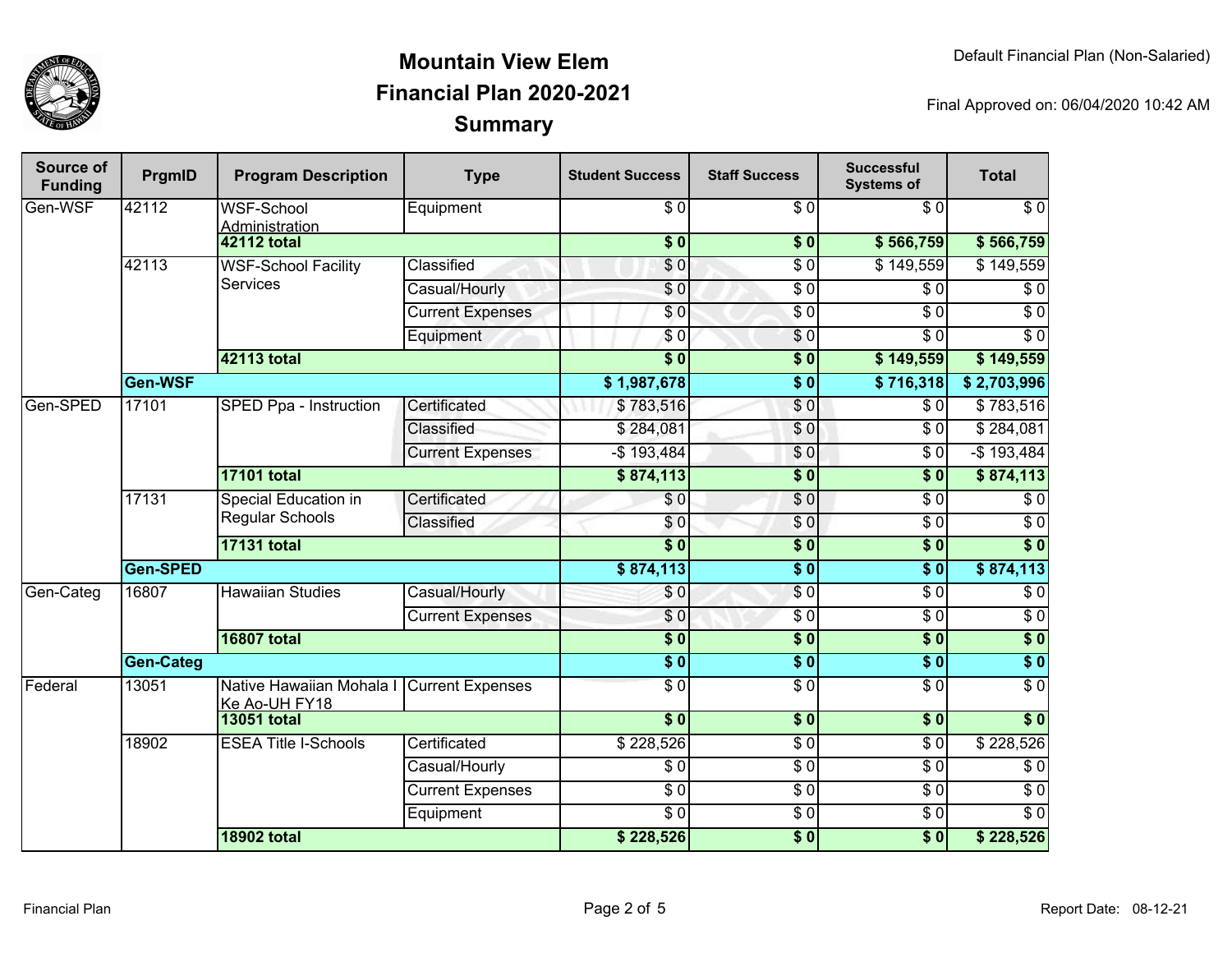

| Source of<br><b>Funding</b> | PrgmID             | <b>Program Description</b>                           | <b>Type</b>                  | <b>Student Success</b> | <b>Staff Success</b> | <b>Successful</b><br><b>Systems of</b> | <b>Total</b>     |                  |
|-----------------------------|--------------------|------------------------------------------------------|------------------------------|------------------------|----------------------|----------------------------------------|------------------|------------------|
| Federal                     | 18935              | <b>ESEA Title I-Parent</b><br>Engagement             | <b>Current Expenses</b>      | \$0                    | \$0                  | \$0                                    | $\sqrt{6}$       |                  |
|                             | <b>18935 total</b> |                                                      |                              | $\frac{1}{2}$          | $\frac{1}{2}$        | $\overline{\$0}$                       | $\overline{\$0}$ |                  |
|                             | 20657              | Essa Title IIa Targeted                              | Casual/Hourly                | \$0                    | $\overline{\$0}$     | $\overline{\$0}$                       | $\overline{\$0}$ |                  |
|                             |                    | Prof Dev                                             | <b>Current Expenses</b>      | \$0                    | \$ 0                 | $\overline{\$0}$                       | $\overline{\$0}$ |                  |
|                             |                    | <b>20657 total</b>                                   |                              | $\overline{\$0}$       | $\sqrt{6}$           | \$0                                    | \$0              |                  |
|                             | 20697              | Essa Title IIa Prof Dev                              | Casual/Hourly                | $\sqrt{6}$             | $\overline{\$0}$     | $\overline{\$0}$                       | $\overline{\$0}$ |                  |
|                             |                    | <b>20697 total</b>                                   |                              | $\overline{\$0}$       | $\overline{\$0}$     | \$0                                    | $\sqrt{ }$       |                  |
|                             | 35913              | <b>Sch Prgm Food Services</b>                        | Classified                   | \$0                    | \$0                  | $\overline{\$0}$                       | $\overline{\$0}$ |                  |
|                             |                    |                                                      | Casual/Hourly                | \$0                    | \$0                  | $\overline{\$0}$                       | $\overline{\$0}$ |                  |
|                             |                    | 35913 total                                          |                              | s <sub>0</sub>         | $\overline{\$0}$     | \$0                                    | $\sqrt{ }$       |                  |
|                             | 52001              | <b>ESEA Title I-Homeless</b><br><b>Children</b>      | <b>Current Expenses</b>      | $\overline{S}0$        | $\sqrt{6}$           | $\overline{\$0}$                       | $\overline{\$0}$ |                  |
|                             |                    | <b>52001 total</b>                                   |                              | $\overline{\bullet}$   | $\overline{\$0}$     | $\overline{\$0}$                       | $\overline{\$0}$ |                  |
|                             | Federal            |                                                      |                              |                        | \$0                  | $\sqrt{6}$                             | \$228,526        |                  |
| Gen-Cent                    | 10301              | <b>Preschool Classroom</b>                           | Certificated                 | \$65,293               | $\frac{6}{6}$        | $\sqrt{6}$                             | \$65,293         |                  |
|                             |                    |                                                      | Classified                   | \$34,434               | $\sqrt{6}$           | $\overline{\$0}$                       | \$34,434         |                  |
|                             |                    |                                                      | <b>Current Expenses</b>      | \$0                    | $\frac{6}{3}$        | $\sqrt{6}$                             | \$0              |                  |
|                             |                    | <b>10301 total</b>                                   |                              | \$99,727               | \$0                  | $\sqrt{6}$                             | \$99,727         |                  |
|                             | 35163              |                                                      | <b>Food Services-General</b> | Classified             | \$0                  | \$0                                    | $\sqrt{6}$       | $\sqrt{6}$       |
|                             |                    | Fund                                                 | Casual/Hourly                | \$0                    | $\frac{3}{2}$        | $\sqrt{6}$                             | $\sqrt{6}$       |                  |
|                             |                    | 35163 total                                          |                              | \$0                    | \$0                  | \$0                                    | $\overline{\$0}$ |                  |
|                             | <b>Gen-Cent</b>    |                                                      | \$99,727                     | $\sqrt{6}$             | $\overline{\bullet}$ | \$99,727                               |                  |                  |
| Special                     | 13173              | <b>DHHS-Project HI Aware</b>                         | <b>Current Expenses</b>      | \$0                    | \$0                  | \$0                                    | $\sqrt{6}$       |                  |
|                             |                    | <b>13173 total</b>                                   |                              | $\overline{\$0}$       | $\overline{\$0}$     | $\sqrt{6}$                             | \$0              |                  |
|                             | 19062              | <b>DOD-Fed Connected</b><br><b>Student Incentive</b> | <b>Current Expenses</b>      | $\sqrt{6}$             | $\overline{S}0$      | $\sqrt{6}$                             | $\sqrt{6}$       |                  |
|                             |                    |                                                      | <b>19062 total</b>           |                        | \$0                  | $\overline{\$0}$                       | $\overline{\$0}$ | $\overline{\$0}$ |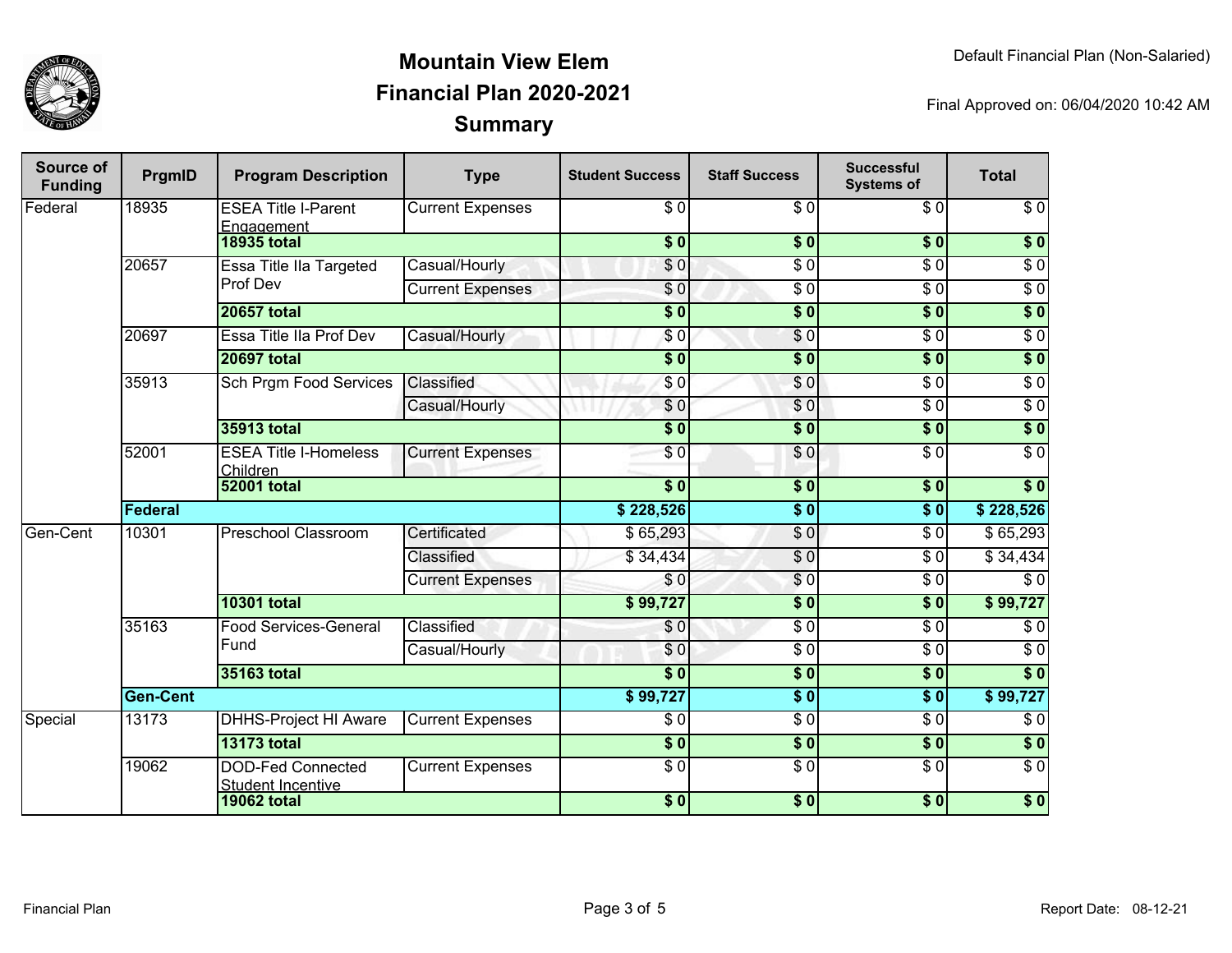

| Source of<br><b>Funding</b> | PrgmID          | <b>Program Description</b>    | <b>Type</b>             | <b>Student Success</b> | <b>Staff Success</b> | <b>Successful</b><br><b>Systems of</b> | <b>Total</b> |
|-----------------------------|-----------------|-------------------------------|-------------------------|------------------------|----------------------|----------------------------------------|--------------|
| Special                     | 35304           | Food Services-Special<br>Fund | <b>Current Expenses</b> | \$0                    | \$0                  | \$0]                                   | \$0          |
|                             |                 | 35304 total                   |                         | \$0                    | \$0                  | \$0]                                   | \$0          |
|                             | <b>Special</b>  |                               |                         | \$0]                   | \$0]                 | \$0]                                   | \$0          |
| Trust                       | 17880           | Kahua                         | <b>Current Expenses</b> | \$0                    | \$0                  | \$0]                                   | \$0          |
|                             |                 | <b>17880 total</b>            |                         | \$0                    | \$0]                 | \$0]                                   | \$0          |
|                             | <b>Trust</b>    |                               |                         | \$0]                   | \$01                 | \$0]                                   | $\sqrt{ }$   |
| <b>Rev Fund</b>             | 45004           | <b>After School</b>           | Casual/Hourly           | \$0                    | \$0                  | \$0                                    | \$0          |
|                             |                 | 45004 total                   |                         | \$0                    | \$0                  | \$0]                                   | \$0          |
|                             | <b>Rev Fund</b> |                               |                         | \$0]                   | \$0]                 | \$0]                                   | \$0          |
| <b>Grand Total</b>          |                 |                               | \$3,190,044             | \$0                    | \$716,318            | \$3,906,362                            |              |